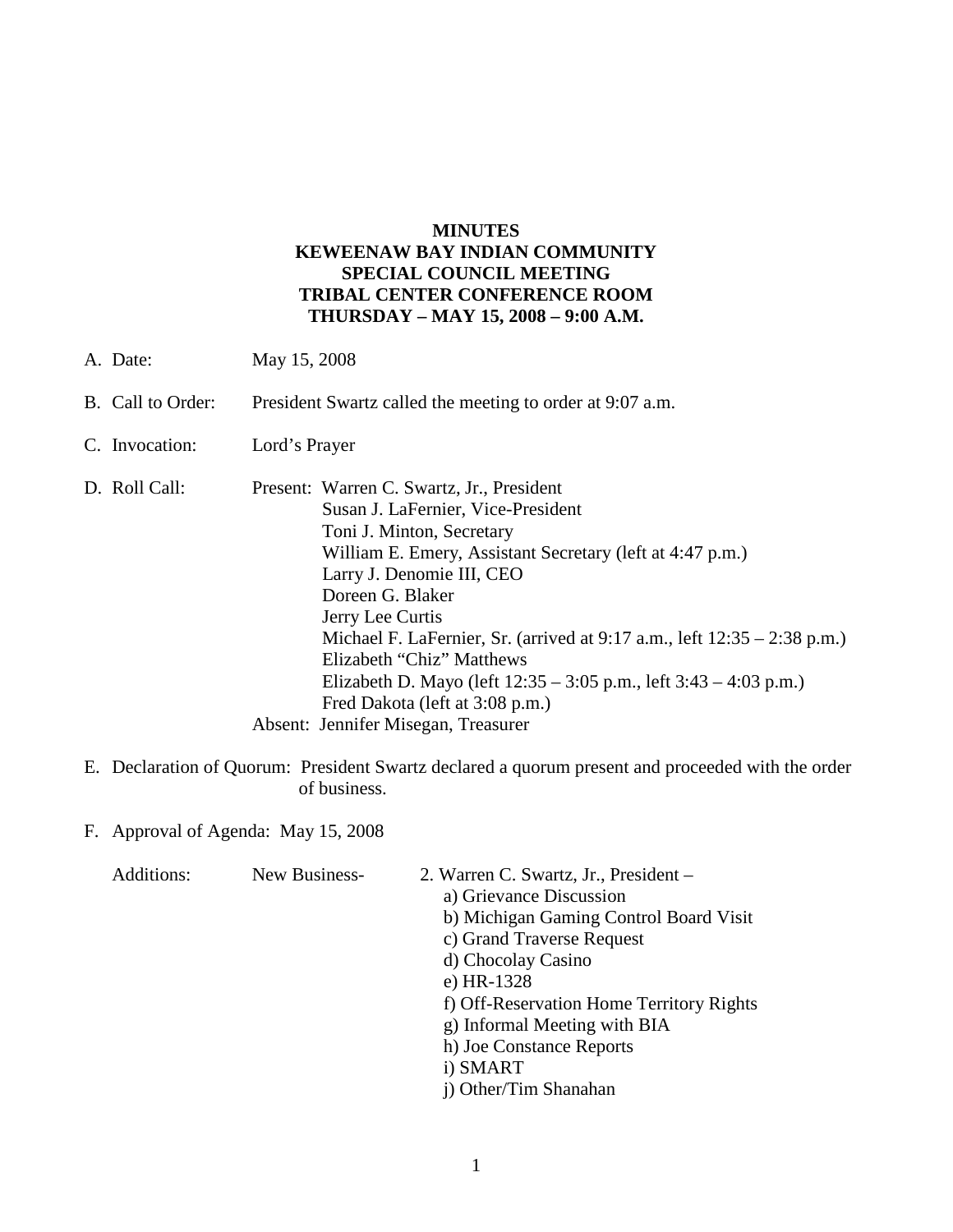3. Jerry Lee Curtis – Departmental Concerns

Closed Session- Warren C. Swartz, Jr., President – Lansing Proposal

**MOTION MADE BY WILLIAM E. EMERY TO APPROVE THE AGENDA WITH THE ADDITIONS. SUPPORTED BY DOREEN G. BLAKER. NINE IN FAVOR (Susan J. LaFernier, Toni J. Minton, William E. Emery, Larry J. Denomie III, Doreen G. Blaker, Jerry Lee Curtis, Elizabeth "Chiz" Matthews, Elizabeth D. Mayo, Fred Dakota), OPPOSED – 0, ABSTAINING – 0, TWO ABSENT (Jennifer Misegan, Michael F. LaFernier, Sr.), MOTION CARRIED.**

G. For Your Information:

1. Diversified Management Services Seminar for Tribal Council – Council Members will decide if they want to attend and it will be placed on Saturday's agenda

## **Mike LaFernier arrived at 9:17 a.m.**

- 2. VOIGT Task Force Meeting Minutes from March 6, 2008 & April 3, 2008
- 3. Gaming Commission Meeting Minutes from April 2, 2008, April 7, 2008 & April 15, 2008
- H. Approval of Meeting Minutes:
	- 1. October 20, 2005

**MOTION MADE BY ELIZABETH D. MAYO TO APPROVE THE OCTOBER 20, 2005 MEETING MINUTES. SUPPORTED BY DOREEN G. BLAKER. SIX IN FAVOR (Susan J. LaFernier, Toni J. Minton, Larry J. Denomie III, Doreen G. Blaker, Elizabeth D. Mayo, Fred Dakota), OPPOSED – 0, FOUR ABSTAINING (William E. Emery, Jerry Lee Curtis, Michael F. LaFernier, Sr., Elizabeth "Chiz" Matthews), ONE ABSENT (Jennifer Misegan), MOTION CARRIED.**

- I. Old Business:
	- 1. Todd Warner, NRD Spring Cleanup

The Council was presented two options – Curbside pickup at Tribal Households or rent dumpsters. The consensus of the Council was the curbside pickup. The Natural Resource Department and Tribal Construction will develop a plan for the June meeting. The Village of L'Anse will be having their cleanup next week. We reimbursed Tribal Baraga Village residents for their cost.

- J. New Business:
	- 1. John Baker, Attorney Baraga Fire Department Liquor License Applications (2) for the Mud Drags on May 31<sup>st</sup> and the U.P. Fire Department's Tournament Days in Baraga on June 28<sup>th</sup>.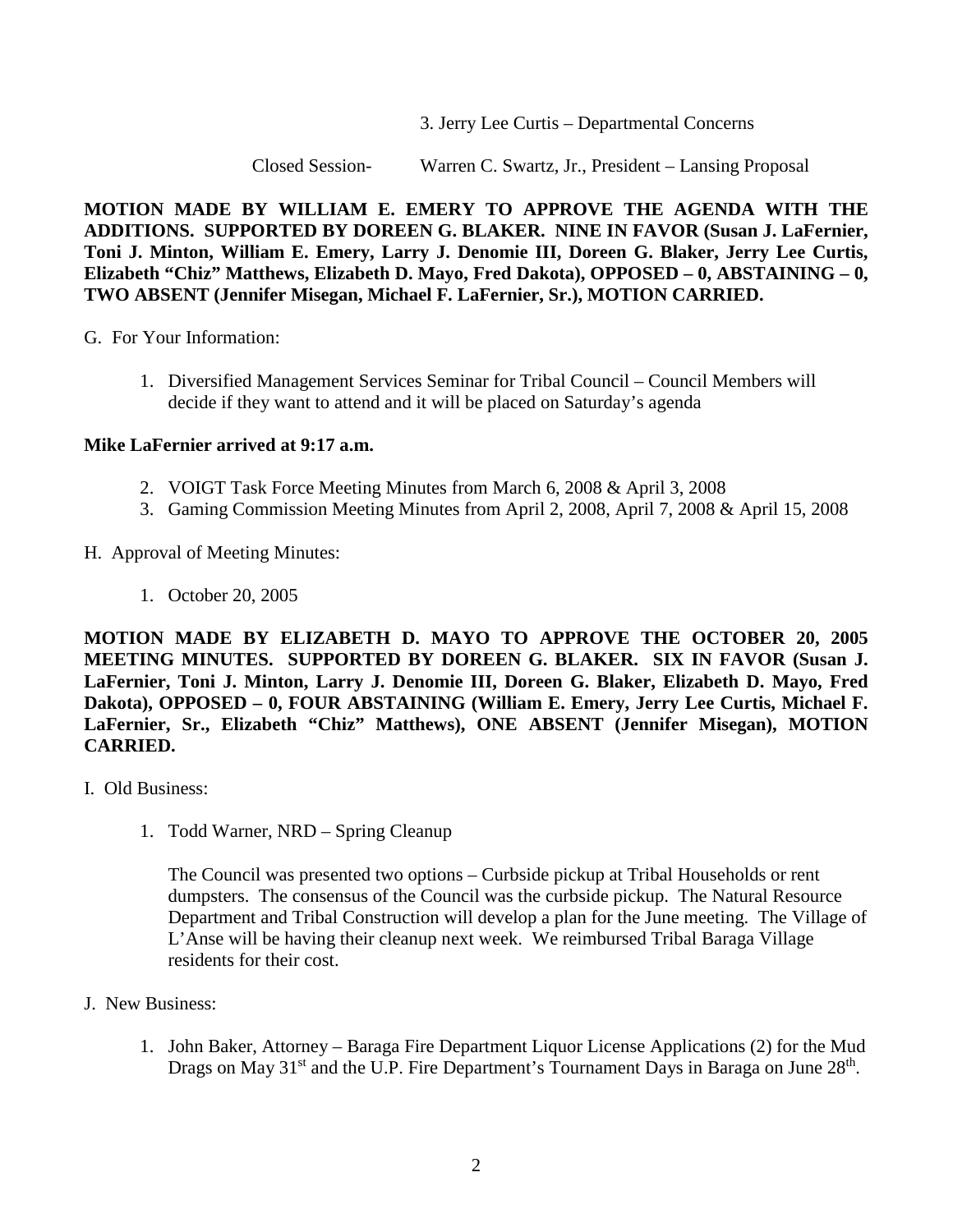**MOTION MADE BY FRED DAKOTA TO GRANT BOTH LIQUOR LICENSES TO THE BARAGA FIRE DEPARTMENT FOR THE MUD DRAGS AND THE U.P. FIRE DEPARTMENT'S TOURNAMENT DAYS FOR \$100.00 EACH. SUPPORTED BY LARRY J. DENOMIE III. EIGHT IN FAVOR (Susan J. LaFernier, Toni J. Minton, William E. Emery, Larry J. Denomie III, Doreen G. Blaker, Michael F. LaFernier, Sr., Elizabeth D. Mayo, Fred Dakota), TWO OPPOSED (Jerry Lee Curtis, Elizabeth "Chiz" Matthews), ABSTAINING – 0, ONE ABSENT (Jennifer Misegan), MOTION CARRIED.**

2. Warren C. Swartz, Jr., President –

a) Grievance Discussion with Pre-Primary Parents involving their child in an incident where the child was excluded from the program. The issue will be discussed in Closed Session later in the day.

## **Break: 9:55 – 10:08 a.m.**

b) Michigan Gaming Control Board Visit – The Board will visit the Casinos for a routine inspection of Class III gaming facilities on May 28<sup>th</sup> and 29<sup>th</sup>. President Swartz will send a response that he will *allow* them to visit our Casino.

c) Grand Traverse Band Request regarding Tax Exempt Bond IRS Challenge – The GTB Tribe would like a resolution of support in its effort to challenge the IRS in its position to limit the ability of Tribal Governments to use tax-exempt bond financing for "essential government functions" only and disallow the use of tax-exempt bond financing for endeavors that are "commercial" in nature.

**MOTION MADE BY FRED DAKOTA TO APPROVE RESOLUTION KB-1611-2008 TO REFLECT KBIC'S SUPPORT AND TO SEND A COPY TO THE BIA, GRAND TRAVERSE BAND AND OUR FEDERAL REPRESENTATIVES. SUPPORTED BY JERRY LEE CURTIS. NINE IN FAVOR (Toni J. Minton, William E. Emery, Larry J. Denomie III, Doreen G. Blaker, Jerry Lee Curtis, Michael F. LaFernier, Sr., Elizabeth "Chiz" Matthews, Elizabeth D. Mayo, Fred Dakota), OPPOSED - 0, ONE ABSTAINING (Susan J. LaFernier), ONE ABSENT (Jennifer Misegan), MOTION CARRIED.**

> d) Chocolay Casino – Congressman Bart Stupak inquired if there is anyway he can help us move forward with the land into trust application. Susan stated that the intention has been to request Mr. Stupak's help when we reached that point in the process.

**MOTION MADE BY WILLIAM E. EMERY TO UTILIZE CONGRESSMAN BART STUPAK TO HELP US MOVE FORWARD WITH GETTING THE LAND INTO TRUST IN MARQUETTE AND TO AUTHORIZE THE PRESIDENT TO SEND A LETTER. SUPPORTED BY ELIZABETH "CHIZ" MATTHEWS. EIGHT IN FAVOR (Susan J. LaFernier, Toni J. Minton, William E. Emery, Larry J. Denomie III, Jerry Lee Curtis, Michael F. LaFernier, Sr., Elizabeth "Chiz" Matthews, Fred Dakota), OPPOSED - 0, TWO ABSTAINING (Doreen G. Blaker, Elizabeth D. Mayo), ONE ABSENT (Jennifer Misegan), MOTION CARRIED.**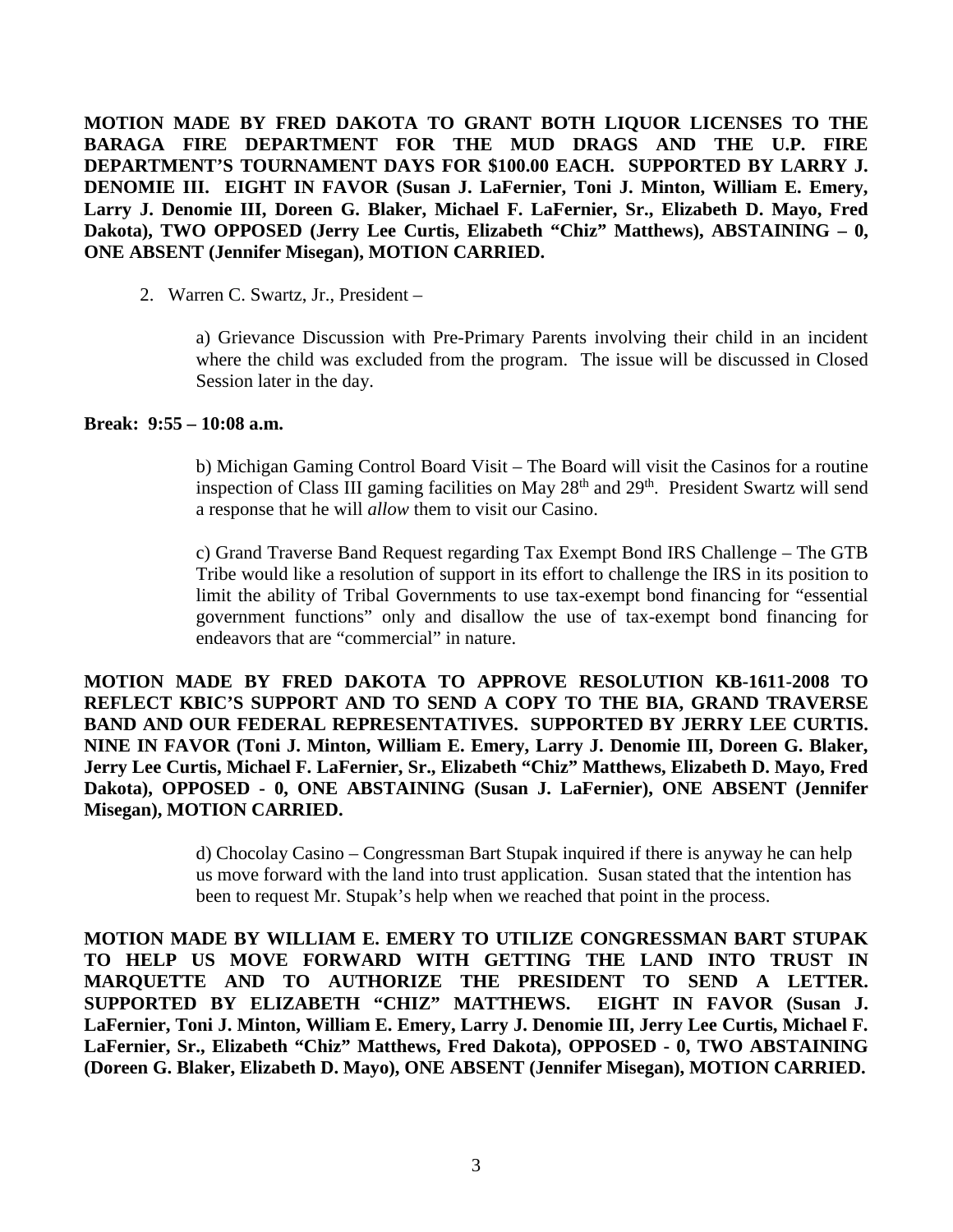e) HR-1328 – President Swartz presented a copy of a letter to the Council that he will be sending on the reauthorization Indian Health Care Improvement Act to Speaker Nancy Pelosi and Minority Leader John Boehner.

f) Off-Reservation Home Territory Rights – There will be a Board of Commissioners meeting held here on May  $27<sup>th</sup>$ , 2008 to discuss our Hunting, Fishing & Trapping Rights in Michigan. President Swartz stated that the Wisconsin Tribes would have to ask permission to exercise their rights on our reservations in Michigan.

g) Informal Meeting with BIA regarding KBIC trying to establish Real Estate services. KBIC feels the money that the Michigan BIA has allocated to them should come to our Tribe. The BIA feels the trust resources would not be protected and states there is no money left. At the conference Sarah Smith attended, it was announced that there was money. The Tribe also feels that Jason Ayres's work is not trust responsibility. The BIA will respond in 30 days to justify their need for the money.

h) The Joe Constance Supervisory Skills Certification Program Reports were given to President Swartz regarding the presentations of the employees. Copies will be provided for the Council. Joe Constance will be attending the Regular July Council Meeting to present the reports to Council.

**MOTION MADE BY ELIZABETH D. MAYO TO MOVE THE JULY 5TH, 2008 COUNCIL MEETING TO JULY 12TH, 2008. SUPPORTED BY DOREEN G. BLAKER. TEN IN FAVOR (Susan J. LaFernier, Toni J. Minton, William E. Emery, Larry J. Denomie III, Doreen G. Blaker, Jerry Lee Curtis, Michael F. LaFernier, Sr., Elizabeth "Chiz" Matthews, Elizabeth D. Mayo, Fred Dakota), OPPOSED - 0, ABSTAINING - 0, ONE ABSENT (Jennifer Misegan), MOTION CARRIED.**

> i) SMART – Sex Offender Management and Accountability Registry – President Swartz will be attending the 2008 National Workshop and Symposium on Sex Offender Management and Accountability at the Baltimore City Center, on July  $29<sup>th</sup>$  – August  $1<sup>st</sup>$ , 2008, which is a requirement as a recipient for this funding. He also asked Dale Dakota, Chief of Police, to attend.

> j) Tim Shanahan/Sarah Smith – Service Agreement with OCC and the KBIC - OCC will provide business development training services under the Anishnaabe Anokii Program which is grant funded.

**MOTION MADE BY ELIZABETH D. MAYO TO APPROVE THE SERVICE AGREEMENT BETWEEN THE KEWEENAW BAY INDIAN COMMUNITY AND THE OJIBWA COMMUNITY COLLEGE. SUPPORTED BY FRED DAKOTA. TEN IN FAVOR (Susan J. LaFernier, Toni J. Minton, William E. Emery, Larry J. Denomie III, Doreen G. Blaker, Jerry Lee Curtis, Michael F. LaFernier, Sr., Elizabeth "Chiz" Matthews, Elizabeth D. Mayo, Fred Dakota), OPPOSED - 0, ABSTAINING - 0, ONE ABSENT (Jennifer Misegan), MOTION CARRIED.**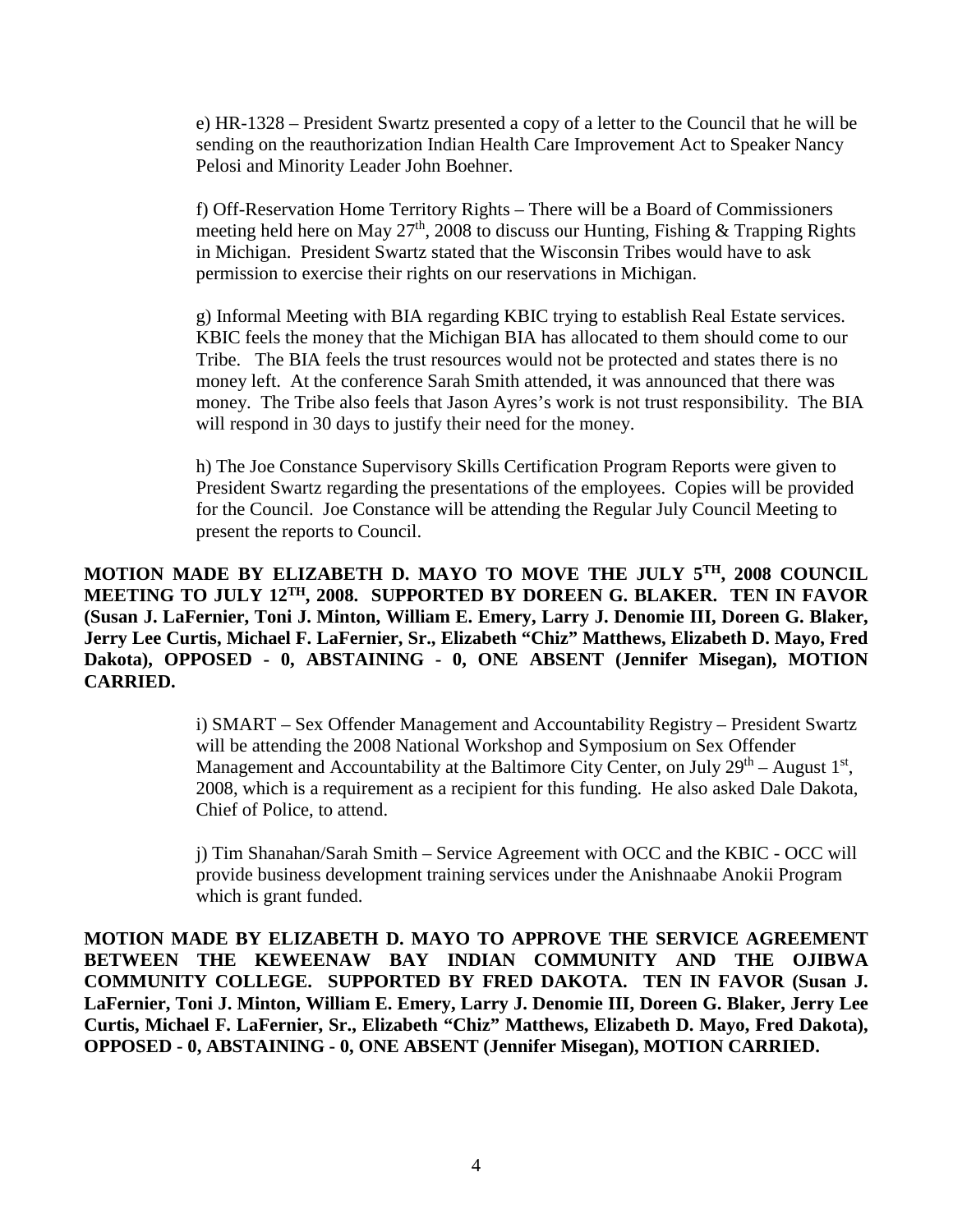3. Jerry Lee Curtis – Departmental Concerns – The Casino cleaning crew has been replacing ceiling tiles and other duties, which should be Maintenance duties. The CEO office will contact the Managers of these departments.

President Swartz read a letter he just received regarding the resignation of Christophe Geiger, Deputy Tribal Attorney, and effective 30 days from today's date. Elizabeth Mayo requested an exit interview. It was scheduled for Saturday, June 7, 2008.

K. Closed Session:

- 1. Larry Denomie, CEO
- 2. Warren C. Swartz, Jr., President Lansing Proposal
- 3. **11:00 a.m.** Grievance Hearing #003-08
- 4. John Baker, Attorney
- 5. Health Administrator Interviews (2) a) **2:30 p.m.**

b) **3:15 p.m.**

**MOTION MADE BY MICHAEL F. LAFERNIER, SR. TO GO INTO CLOSED SESSION AT 11:05 A.M. SUPPORTED BY WILLIAM E. EMERY. EIGHT IN FAVOR (Susan J. LaFernier, Toni J. Minton, William E. Emery, Larry J. Denomie III, Doreen Blaker, Jerry Lee Curtis, Michael F. LaFernier, Sr., Elizabeth "Chiz" Matthews), TWO OPPOSED (Elizabeth D. Mayo, Fred Dakota), ABSTAINED - 0, ONE ABSENT (Jennifer Misegan), MOTION CARRIED.** 

**Break: 11:06 – 11:15 a.m.**

**Lunch: 12:35 – 1:45 p.m.**

**Larry Denomie returned at 1:50 p.m.**

**Mike LaFernier returned at 2:38 p.m.**

**Elizabeth Mayo returned at 3:05 p.m.**

**Fred Dakota left at 3:08 p.m.**

**Elizabeth Mayo left 3:43 – 4:03 p.m.**

**Break: 3:40 – 4:03 p.m.**

**William Emery left at 4:47 p.m.**

**MOTION MADE BY ELIZABETH D. MAYO TO GO INTO OPEN SESSION AT 5:05 P.M. SUPPORTED BY MICHAEL F. LAFERNIER, SR. EIGHT IN FAVOR (Susan J. LaFernier, Toni J. Minton, Larry J. Denomie III, Doreen Blaker, Jerry Lee Curtis, Michael F. LaFernier, Sr., Elizabeth "Chiz" Matthews, Elizabeth D. Mayo), OPPOSED - 0, ABSTAINED - 0, THREE ABSENT (William E. Emery, Jennifer Misegan, Fred Dakota), MOTION CARRIED.**